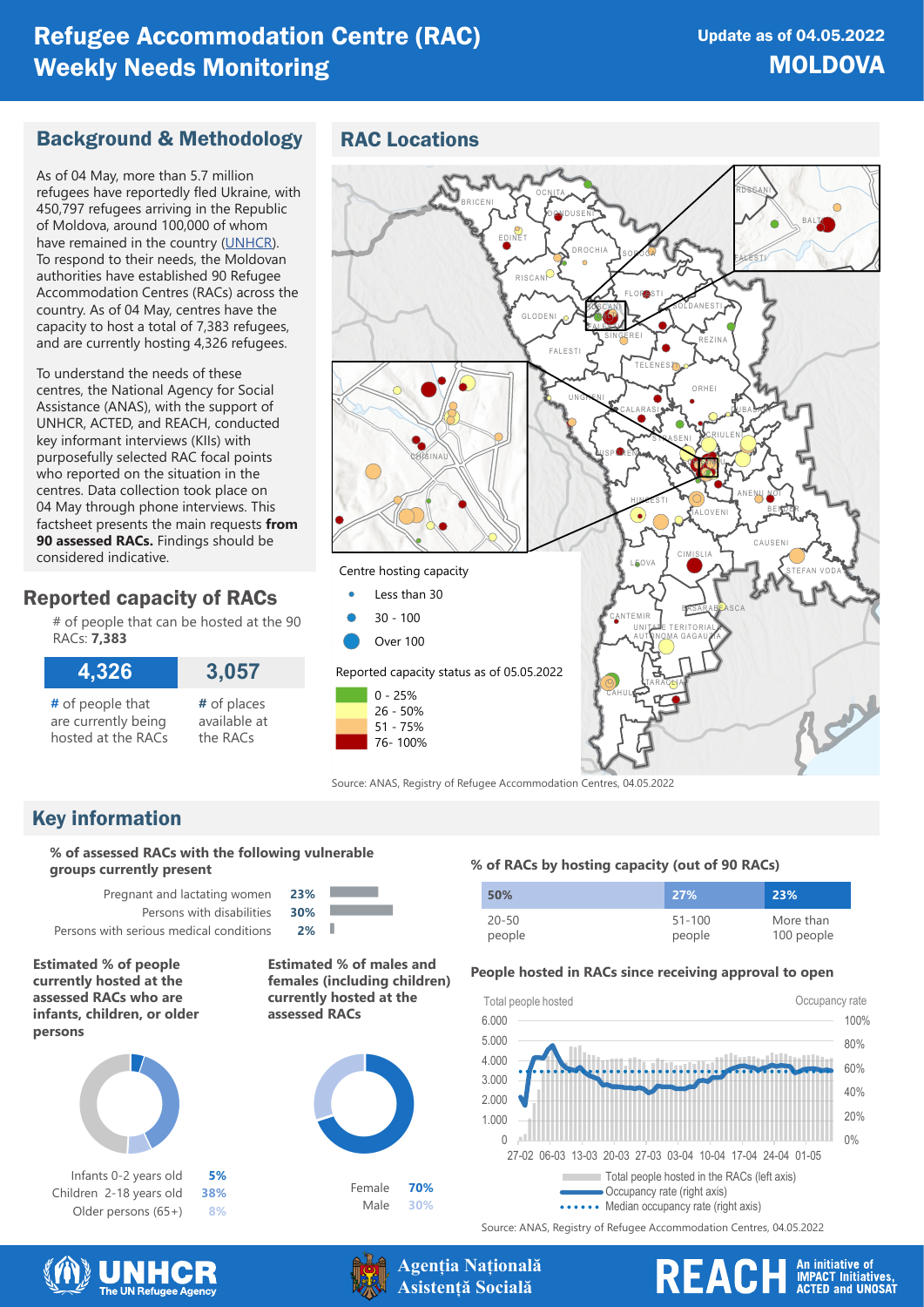### Most Requested Items from RACs

|                                                                                                                                                                                                                                                                                                                                                                                                                                                                                                                                                                                                                                                                                                                 |                  | efugee Accommodation Centre (RAC) Monitoring |                   |                   |                   | <b>Update as of 04.05.202</b>           |       |
|-----------------------------------------------------------------------------------------------------------------------------------------------------------------------------------------------------------------------------------------------------------------------------------------------------------------------------------------------------------------------------------------------------------------------------------------------------------------------------------------------------------------------------------------------------------------------------------------------------------------------------------------------------------------------------------------------------------------|------------------|----------------------------------------------|-------------------|-------------------|-------------------|-----------------------------------------|-------|
| <b>Most Requested Items from RACs</b><br>Below is an overview of items most frequently requested by RACs during structured phone interviews with KIs. It should be noted that<br>in view of the high rotation of refugees going in and out of RACs, the requested items are based on ongoing requirements for normal<br>RAC functioning. These requests do not necessarily mean RACs do not currently have the requested items. Rather, these requests<br>may be based on forward looking considerations about maintaining steady supplies. Hot meals have been distributed by the<br>government, UN agencies, NGOs and local organisations, and no major shortages of essential food items have been reported. |                  |                                              |                   |                   |                   |                                         |       |
|                                                                                                                                                                                                                                                                                                                                                                                                                                                                                                                                                                                                                                                                                                                 |                  | % of assessed RACs requesting items in:      |                   |                   | <b>Percentage</b> |                                         |       |
| <b>Types of item</b>                                                                                                                                                                                                                                                                                                                                                                                                                                                                                                                                                                                                                                                                                            | 6 April<br>round | 13 April<br>round                            | 20 April<br>round | 27 April<br>round | Current<br>round  | point change<br>since previous<br>round |       |
| <b>Hygiene items</b><br>(personal care)                                                                                                                                                                                                                                                                                                                                                                                                                                                                                                                                                                                                                                                                         | 41%              | 19%                                          | 20%               | 21%               | 18%               |                                         | $-3%$ |
| <b>Cleaning items</b>                                                                                                                                                                                                                                                                                                                                                                                                                                                                                                                                                                                                                                                                                           | 49%              | 28%                                          | 22%               | 28%               | 23%               |                                         | $-5%$ |
| <b>Appliances (e.g.</b><br>microwaves,<br>$\alpha$<br>ا التا التاريخ<br>التاريخ<br>fridges, washing<br>machines)                                                                                                                                                                                                                                                                                                                                                                                                                                                                                                                                                                                                | 36%              | 18%                                          | 23%               | 21%               | 23%               |                                         | $+2%$ |
| <b>Sleeping items</b>                                                                                                                                                                                                                                                                                                                                                                                                                                                                                                                                                                                                                                                                                           | 31%              | 13%                                          | 15%               | 14%               | 17%               |                                         | $+3%$ |
| <b>Infant products</b><br>О                                                                                                                                                                                                                                                                                                                                                                                                                                                                                                                                                                                                                                                                                     | 28%              | 9%                                           | 7%                | 12%               | 11%               |                                         | $-1%$ |
| <b>First aid supplies</b>                                                                                                                                                                                                                                                                                                                                                                                                                                                                                                                                                                                                                                                                                       | 19%              | 5%                                           | 8%                | 12%               | 7%                |                                         | $-5%$ |
| <b>Clothing</b>                                                                                                                                                                                                                                                                                                                                                                                                                                                                                                                                                                                                                                                                                                 | 28%              | 14%                                          | 19%               | 10%               | 14%               |                                         | $+4%$ |
| <b>Items for older</b><br>persons and<br>people with                                                                                                                                                                                                                                                                                                                                                                                                                                                                                                                                                                                                                                                            |                  |                                              |                   |                   |                   |                                         | $-1%$ |